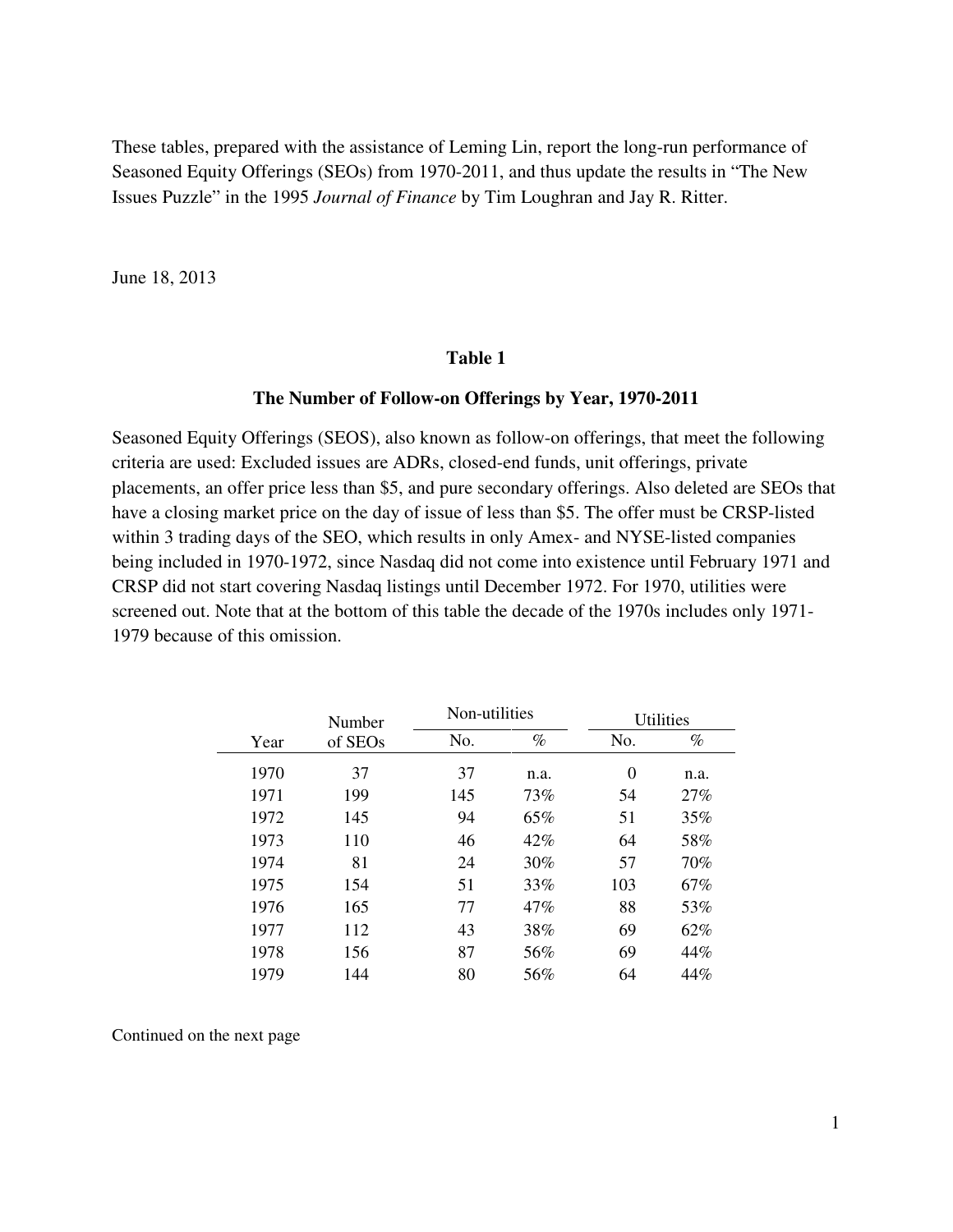|           | Number  |       | Non-utilities |       | <b>Utilities</b> |
|-----------|---------|-------|---------------|-------|------------------|
| Year      | of SEOs |       | $\%$          | No.   | $\%$             |
| 1980      | 311     | 226   | 73%           | 85    | 27%              |
| 1981      | 301     | 216   | 72%           | 85    | 28%              |
| 1982      | 259     | 169   | 65%           | 90    | 35%              |
| 1983      | 584     | 516   | 88%           | 68    | 12%              |
| 1984      | 138     | 112   | 81%           | 26    | 19%              |
| 1985      | 280     | 254   | 91%           | 26    | $9\%$            |
| 1986      | 365     | 339   | 93%           | 26    | 7%               |
| 1987      | 219     | 204   | 93%           | 15    | 7%               |
| 1988      | 86      | 71    | 83%           | 15    | 17%              |
| 1989      | 156     | 132   | 85%           | 24    | 15%              |
| 1990      | 126     | 112   | 89%           | 14    | 11%              |
| 1991      | 372     | 338   | 91%           | 34    | $9\%$            |
| 1992      | 357     | 316   | 89%           | 41    | 11%              |
| 1993      | 492     | 447   | 91%           | 45    | $9\%$            |
| 1994      | 268     | 250   | 93%           | 18    | 7%               |
| 1995      | 426     | 406   | 95%           | 20    | 5%               |
| 1996      | 519     | 503   | 97%           | 16    | 3%               |
| 1997      | 455     | 440   | 97%           | 15    | 3%               |
| 1998      | 327     | 310   | 95%           | 17    | 5%               |
| 1999      | 368     | 362   | 98%           | 6     | $2\%$            |
| 2000      | 371     | 358   | 96%           | 13    | 4%               |
| 2001      | 269     | 246   | 91%           | 23    | $9\%$            |
| 2002      | 259     | 226   | 87%           | 33    | 13%              |
| 2003      | 287     | 253   | 88%           | 34    | 12%              |
| 2004      | 327     | 285   | 87%           | 42    | 13%              |
| 2005      | 262     | 246   | 94%           | 16    | 6%               |
| 2006      | 244     | 220   | 90%           | 24    | 10%              |
| 2007      | 243     | 227   | 93%           | 16    | 7%               |
| 2008      | 193     | 173   | 90%           | 20    | 10%              |
| 2009      | 447     | 409   | 91%           | 38    | 9%               |
| 2010      | 312     | 273   | 87%           | 39    | 13%              |
| 2011      | 219     | 201   | 92%           | 18    | 8%               |
|           |         |       |               |       |                  |
| 1971-1979 | 1,266   | 647   | 51%           | 619   | 49%              |
| 1980-1989 | 2,699   | 2,239 | 83%           | 460   | 17%              |
| 1990-1998 | 3,342   | 3,122 | 93%           | 220   | 7%               |
| 1999-2000 | 739     | 720   | 97%           | 19    | 3%               |
| 2001-2011 | 3,062   | 2,759 | 90%           | 303   | 10%              |
| 1970-2011 | 11,145  | 9,524 | $85\%$        | 1,621 | $15\%$           |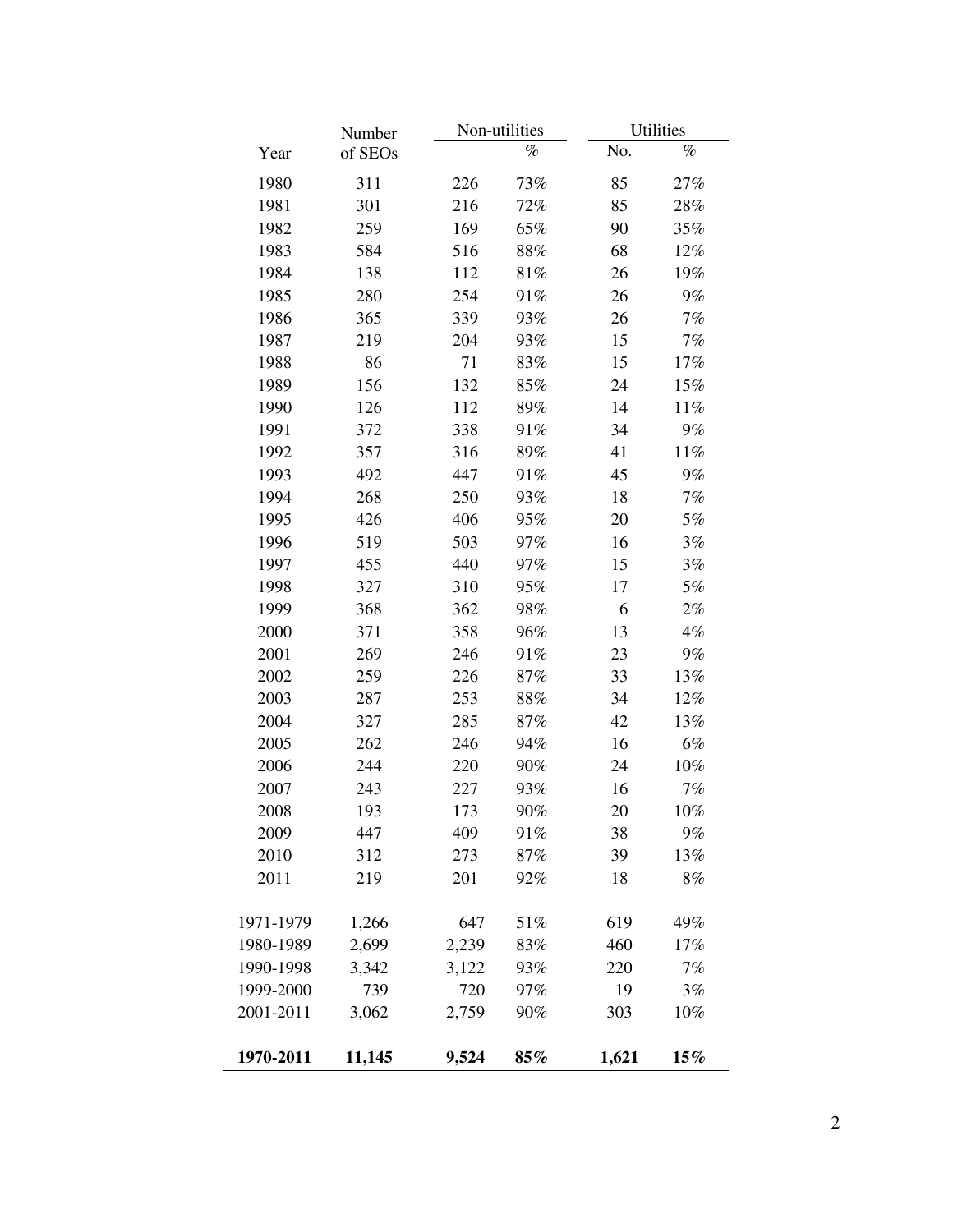### **Table 2**

### **Long-run Returns on SEOs from 1970-2011**

Seasoned Equity Offerings (SEOS), also known as follow-on offerings, that meet the following criteria are used: Excluded issues are ADRs, closed-end funds, unit offerings, private placements, REITs, an offer price less than \$5, and pure secondary offerings (in other words, the issuing company must receive at least some of the proceeds). Also deleted are SEOs that have a closing market price on the day of issue of less than \$5. The offer must be CRSP-listed within 4 calendar days of the SEO, which results in only Amex- and NYSE-listed companies being included in 1970-1972, since Nasdaq did not come into existence until February 1971 and CRSP did not start covering Nasdaq listings until December 1972. For 1970, utilities were screened out.

If an issuing firm is delisted before the end of a period, the CRSP value-weighted market return is spliced in for the remainder of the holding period for both the issuer and its matching firm. For example, if an issuer is delisted in its  $14<sup>th</sup>$  month after issuing, the second-year return is calculated as the product of the gross return from the start of the  $13<sup>th</sup>$  month until the delisting day and the gross return on the market for the rest of the year, minus 1. For example, if the stock had a -13% return, and the market went up by 8% during the rest of the year, the percentage return would be calculated as  $100\% \times [(0.87 \times 1.08) - 1] = -6.04\%$ . All returns include capital gains and dividends and other distributions, and end on December 12, 2012.

Size-matched returns are the average percentage return on portfolios of firms that have been CRSP-listed for at least five years and that have market caps that are similar to that of the issuing firms. For each issue, the CRSP-listed nonissuing operating company with the closest market cap is chosen, and its returns are calculated over the identical holding period to that of the issuing firm. Each SEO's market cap is calculated using the closing market price and shares outstanding on the first day of trading. For SEOs from SDC, if the shares offered are not common shares and the shares outstanding from SDC are larger than the shares outstanding on CRSP, the SDC shares outstanding are used to compute the market cap for the SEO (this would typically involve an SEO with dual class shares). For the matching firms, the market capitalization is measured at the end of the month before the SEO.

Style-matched returns use CRSP-listed operating companies with a market cap and book-tomarket ratio that is similar to that of the issuing firm. For each issuer, the matching firm is chosen as the nonissuing firm with the closest market cap that is in the same book-to-market decile (using NYSE firms only for determining the decile breakpoints). For the SEO firms, the book value of equity at the end of the issuing quarter is used. For matching firms, the Compustatlisted book value of equity for the most recent fiscal year ending at least four months prior to the SEO date is used, along with the market cap at the close of trading at month-end prior to the month of the SEO with which it is matched.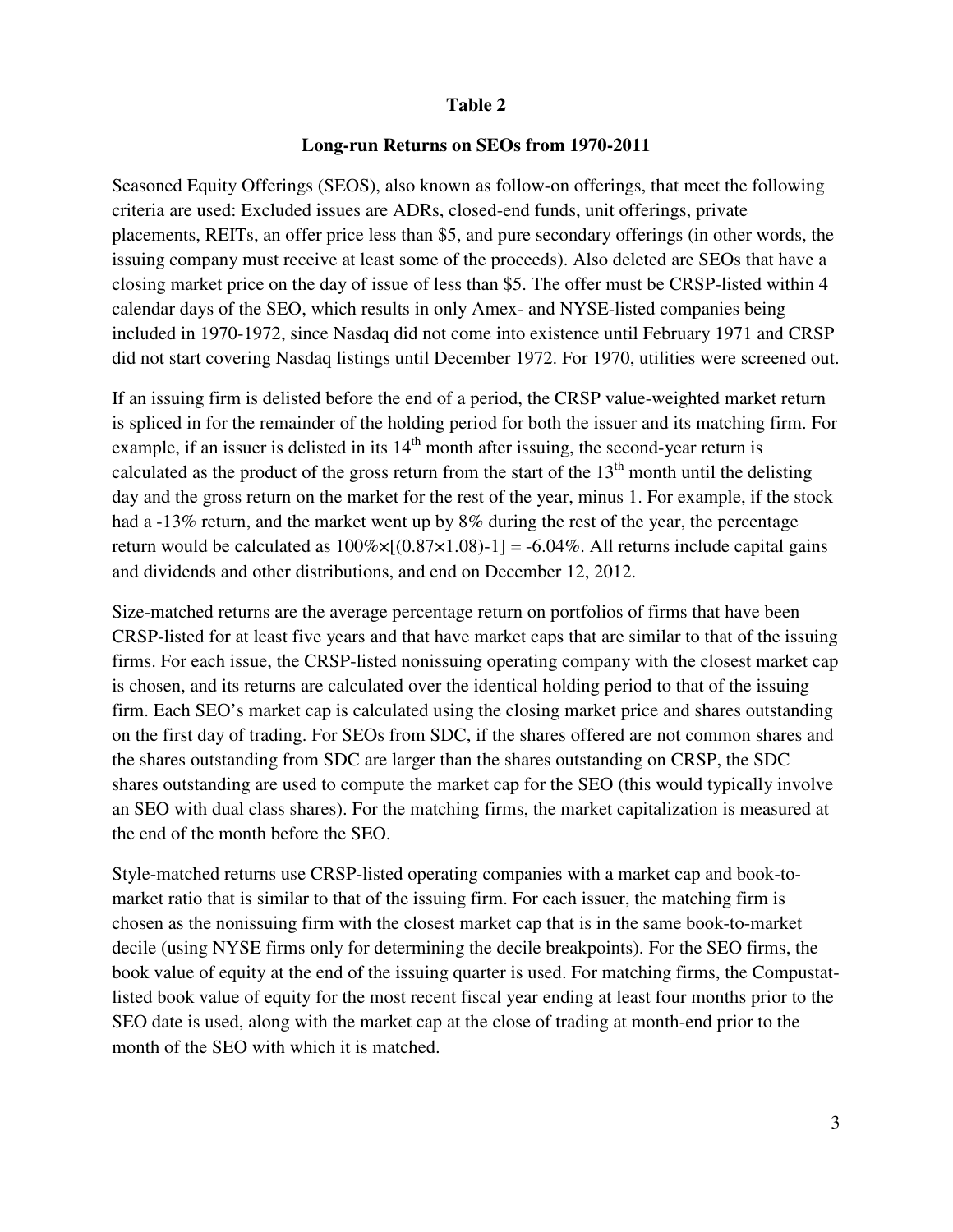Nonissuing firms are those that have been listed on the Amex–Nasdaq–NYSE for at least five years, without issuing equity for cash during the five years prior to being chosen as the matching firm for an issuer on date t. If a nonissuer subsequently issues equity after date t, it is still used as the matching firm. If a nonissuer gets delisted prior to the delisting of the SEO firm or the 5th anniversary of the SEO, the second-closest matching firm on the original SEO date is substituted, on a point-forward basis. Returns are measured through December 31, 2012. For partial eventyears that end on this date, the last partial year is deleted from the computations. In other words, for an SEO that issued on March 15, 2011, its first-year return is included, but not the secondyear return.

The sample sizes for the style-matched returns are smaller than the size-matched returns because of missing book values for some of the issuing firms. Book value is the book value of equity.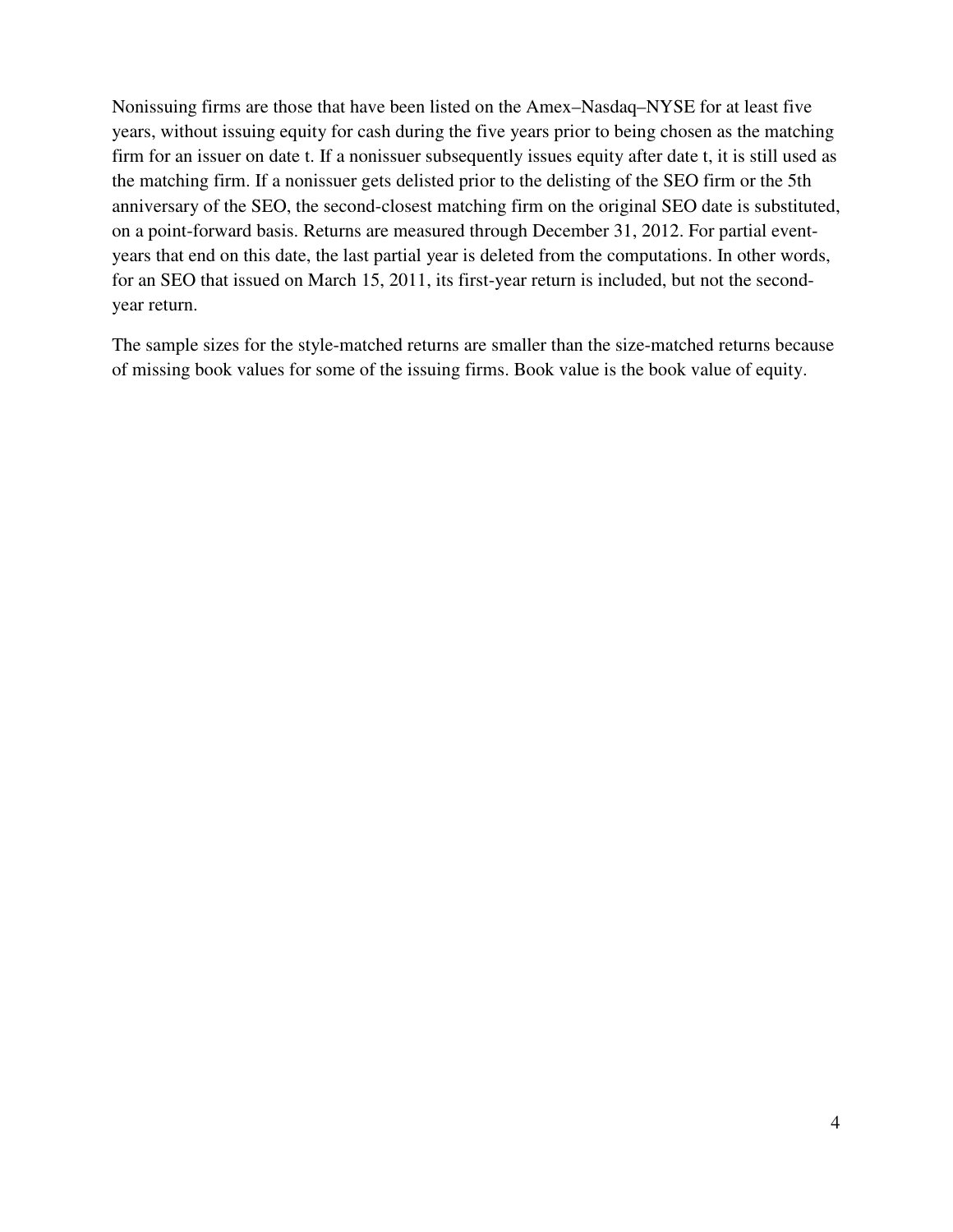|                   | $\mathbf{1}$ st | 2 <sub>nd</sub> | $1^{\rm st}$<br>yr | 2 <sup>nd</sup><br>yr | 3 <sup>rd</sup><br>yr | $4th$ yr | $5^{\text{th}}$<br>vr | Geometric    |
|-------------------|-----------------|-----------------|--------------------|-----------------------|-----------------------|----------|-----------------------|--------------|
|                   | 6 months        | 6 months        |                    |                       |                       |          |                       | mean yrs 1-5 |
| <b>SEO firms</b>  | 6.2%            | 2.3%            | 9.4%               | 7.3%                  | 11.2%                 | 16.2%    | 12.3%                 | 11.2%        |
| Size-matched      | 6.7%            | 7.1%            | 14.3%              | 15.7%                 | 14.3%                 | 18.5%    | 14.3%                 | 15.4%        |
| <b>Difference</b> | $-0.4%$         | $-4.8%$         | $-4.9%$            | $-8.5%$               | $-3.2%$               | $-2.2%$  | $-2.0%$               | $-4.2%$      |
| Number            | 11,134          | 11,100          | 11,136             | 10,723                | 9,902                 | 8,931    | 8,181                 |              |
|                   |                 |                 |                    |                       |                       |          |                       |              |
| <b>SEO firms</b>  | 6.1%            | 2.3%            | 9.2%               | 7.1%                  | 11.4%                 | 17.3%    | 12.1%                 | 11.4%        |
| Style-matched     | 6.2%            | 6.4%            | 12.9%              | 14.7%                 | 14.8%                 | 17.6%    | 14.1%                 | 14.8%        |
| <b>Difference</b> | $-0.1%$         | $-4.2%$         | $-3.7%$            | $-7.6%$               | $-3.3%$               | $-0.3%$  | $-2.0%$               | $-3.4%$      |
| Number            | 10,208          | 10,184          | 10,208             | 9,830                 | 9,045                 | 8,138    | 7,444                 |              |

## **Panel A: Whole sample, 1970-2011**

## **Panel B: Non-utility firms**

|                   | 1 <sup>st</sup> | $2^{nd}$ | $1st$ yr | $2nd$ yr | $3^{\text{rd}}$ yr | $4^{th}$ yr | $5^{\text{th}}$ yr | Geometric    |
|-------------------|-----------------|----------|----------|----------|--------------------|-------------|--------------------|--------------|
|                   | 6 months        | 6 months |          |          |                    |             |                    | mean yrs 1-5 |
| <b>SEO</b> firms  | 6.2%            | 1.7%     | 8.9%     | 6.3%     | 10.4%              | 16.2%       | 11.8%              | 10.7%        |
| Size-matched      | 6.4%            | 6.9%     | 14.0%    | 15.9%    | 13.7%              | 17.7%       | 13.3%              | 14.9%        |
| <b>Difference</b> | $-0.2%$         | $-5.2%$  | $-5.1%$  | $-9.6%$  | $-3.2%$            | $-1.5%$     | $-1.5%$            | $-4.2%$      |
| Number            | 9,514           | 9,483    | 9,516    | 9,127    | 8,365              | 7,445       | 6,730              |              |
| <b>SEO</b> firms  | 6.0%            | 1.6%     | 8.5%     | 6.0%     | 10.7%              | 17.4%       | 11.5%              | 10.8%        |
| Style-matched     | 5.9%            | 5.9%     | 12.0%    | 14.1%    | 13.6%              | 17.0%       | 12.4%              | 13.8%        |
| <b>Difference</b> | 0.1%            | $-4.3%$  | $-3.5%$  | $-8.1%$  | $-3.0%$            | 0.4%        | $-1.0%$            | $-3.1%$      |
| Number            | 8,640           | 8,619    | 8,640    | 8,286    | 7,558              | 6,702       | 6,042              |              |

## **Panel C: Utility firms**

|                   | 1 <sup>st</sup> | 2 <sup>nd</sup> | $1^{\text{st}}$<br>yr | 2 <sup>nd</sup><br>yr | $3^{\text{rd}}$<br>yr | $4th$ yr | $5^{\text{th}}$<br>vr | Geometric    |
|-------------------|-----------------|-----------------|-----------------------|-----------------------|-----------------------|----------|-----------------------|--------------|
|                   | 6 months        | 6 months        |                       |                       |                       |          |                       | mean yrs 1-5 |
| <b>SEO firms</b>  | 6.4%            | 5.7%            | 12.7%                 | 12.8%                 | 15.2%                 | 16.6%    | 14.6%                 | 14.4%        |
| Size-matched      | 8.3%            | 8.1%            | 16.5%                 | 14.9%                 | 18.0%                 | 22.3%    | 19.0%                 | 18.1%        |
| <b>Difference</b> | $-1.9%$         | $-2.3%$         | $-3.8%$               | $-2.0%$               | $-2.8%$               | $-5.7%$  | $-4.4%$               | $-3.8%$      |
| Number            | 1,620           | 1,617           | 1,620                 | 1,596                 | 1,537                 | 1,486    | 1,451                 |              |
| <b>SEO</b> firms  | 6.5%            | 5.9%            | 12.9%                 | 13.0%                 | 15.3%                 | 16.7%    | 14.6%                 | 14.5%        |
| Style-matched     | 7.8%            | 9.4%            | 18.0%                 | 17.6%                 | 20.6%                 | 20.7%    | 21.2%                 | 19.6%        |
| <b>Difference</b> | $-1.3%$         | $-3.6%$         | $-5.1%$               | $-4.6%$               | $-5.3%$               | $-3.9%$  | $-6.6%$               | $-5.1%$      |
| Number            | 1,568           | 1,565           | 1,568                 | 1,544                 | 1,487                 | 1,436    | 1,402                 |              |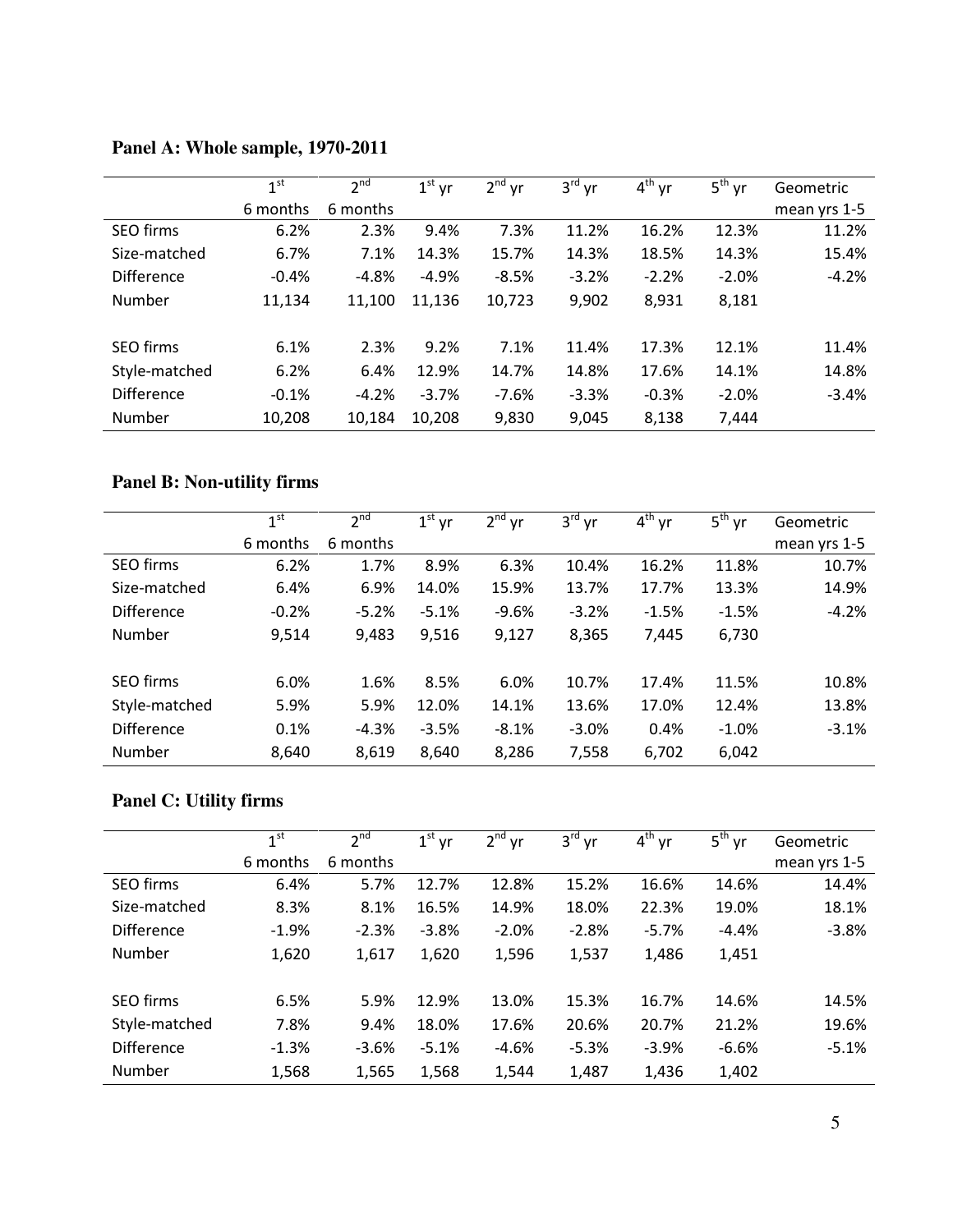### **Table 3, by subperiods**

# **Returns on Seasoned Equity Offers in the 5 Years after Issuing**

|                   | 1 <sup>st</sup> | 2 <sup>nd</sup> | $1st$ yr | $2nd$ yr | 3 <sup>rd</sup><br>yr | $4^{th}$ yr | $5^{\text{th}}$<br>vr | Geometric    |
|-------------------|-----------------|-----------------|----------|----------|-----------------------|-------------|-----------------------|--------------|
|                   | 6 months        | 6 months        |          |          |                       |             |                       | mean yrs 1-5 |
| SEO firms         | 4.8%            | 4.7%            | 10.6%    | 3.7%     | 6.5%                  | 18.2%       | 20.2%                 | 11.7%        |
| Size-matched      | 5.0%            | 7.9%            | 12.8%    | 10.7%    | 14.8%                 | 25.9%       | 28.7%                 | 18.4%        |
| <b>Difference</b> | $-0.2%$         | $-3.2%$         | $-2.2%$  | $-7.0%$  | $-8.3%$               | $-7.7%$     | $-8.5%$               | $-6.8%$      |
| Number            | 1,301           | 1,302           | 1,302    | 1,292    | 1,272                 | 1,244       | 1,217                 |              |
| SEO firms         | 4.9%            | 3.5%            | 9.2%     | 5.0%     | 8.0%                  | 18.9%       | 17.4%                 | 11.6%        |
| Style-matched     | 5.7%            | 8.9%            | 14.7%    | 10.7%    | 16.6%                 | 23.2%       | 24.8%                 | 17.9%        |
| <b>Difference</b> | $-0.8%$         | $-5.4%$         | $-5.5%$  | $-5.6%$  | $-8.6%$               | $-4.3%$     | $-7.4%$               | $-6.3%$      |
| Number            | 974             | 974             | 974      | 972      | 966                   | 956         | 944                   |              |

Panel A: SEOs from 1970-1979

Panel B: SEOs from 1980-1989

|                   | 1 <sup>st</sup> | 2 <sup>nd</sup> | $1st$ yr | $2nd$ yr | $3^{\text{rd}}$ yr | $\overline{4}^{\text{th}}$ yr | $5^{\text{th}}$ yr | Geometric    |
|-------------------|-----------------|-----------------|----------|----------|--------------------|-------------------------------|--------------------|--------------|
|                   | 6 months        | 6 months        |          |          |                    |                               |                    | mean yrs 1-5 |
| <b>SEO firms</b>  | 7.3%            | 1.8%            | 9.6%     | 8.3%     | 14.0%              | 8.0%                          | 6.7%               | 9.3%         |
| Size-matched      | 8.7%            | 6.0%            | 15.8%    | 18.0%    | 21.4%              | 12.2%                         | 11.3%              | 15.7%        |
| <b>Difference</b> | $-1.4%$         | $-4.2%$         | $-6.2%$  | $-9.6%$  | $-7.4%$            | $-4.2%$                       | $-4.6%$            | $-6.4%$      |
| Number            | 2,697           | 2,690           | 2,698    | 2,660    | 2,565              | 2,436                         | 2,291              |              |
| <b>SEO</b> firms  | 6.7%            | 2.4%            | 9.4%     | 7.3%     | 14.4%              | 11.0%                         | 7.4%               | 9.9%         |
| Style-matched     | 6.3%            | 5.1%            | 12.0%    | 15.1%    | 19.8%              | 13.5%                         | 10.5%              | 14.1%        |
| <b>Difference</b> | 0.3%            | $-2.6%$         | $-2.5%$  | $-7.8%$  | $-5.4%$            | $-2.5%$                       | $-3.0%$            | $-4.3%$      |
| Number            | 2,279           | 2,272           | 2,279    | 2,249    | 2,167              | 2,072                         | 1,961              |              |

### Panel C: SEOs from 1990-1998

|                   | 1 <sup>st</sup> | 2 <sup>nd</sup> | $1st$ yr | $2^{nd}$<br>yr | $3^{\text{rd}}$<br>yr | $4th$ yr | $5^{\text{th}}$<br>yr | Geometric    |
|-------------------|-----------------|-----------------|----------|----------------|-----------------------|----------|-----------------------|--------------|
|                   | 6 months        | 6 months        |          |                |                       |          |                       | mean yrs 1-5 |
| SEO firms         | 8.8%            | 3.5%            | 12.6%    | 9.4%           | 13.7%                 | 18.9%    | 17.0%                 | 14.3%        |
| Size-matched      | 6.6%            | 8.9%            | 16.4%    | 18.5%          | 12.6%                 | 21.4%    | 13.8%                 | 16.5%        |
| <b>Difference</b> | 2.2%            | $-5.4%$         | $-3.9%$  | $-9.1%$        | 1.0%                  | $-2.5%$  | 3.2%                  | $-2.3%$      |
| Number            | 3,337           | 3,327           | 3,337    | 3,279          | 3,073                 | 2,833    | 2,579                 |              |
| <b>SEO</b> firms  | 8.7%            | 3.3%            | 12.2%    | 9.0%           | 13.8%                 | 18.7%    | 17.1%                 | 14.1%        |
| Style-matched     | 6.9%            | 9.2%            | 16.6%    | 17.2%          | 15.0%                 | 19.7%    | 14.8%                 | 16.6%        |
| <b>Difference</b> | 1.7%            | $-5.9%$         | $-4.4%$  | $-8.2%$        | $-1.2%$               | $-1.0%$  | 2.3%                  | $-2.6%$      |
| Number            | 3,201           | 3,194           | 3,201    | 3,150          | 2,951                 | 2,719    | 2,471                 |              |